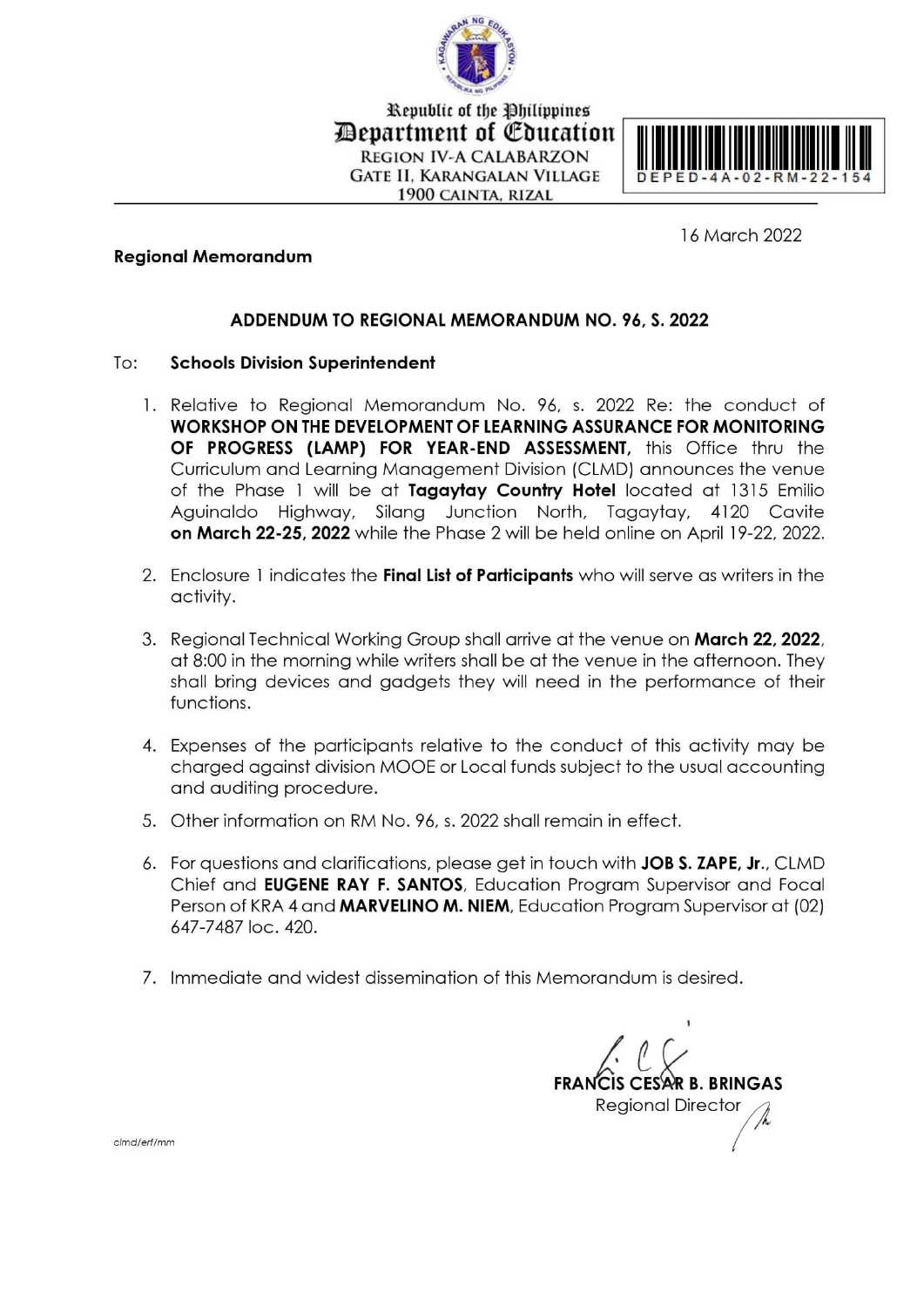### Enclosure:

## **FINAL LIST OF PARTICIPANTS IN THE WORKSHOP ON THE DEVELOPMENT OF LEARNING ASSURANCE FOR MONITORING AND PROGRESS (LAMP) FOR YEAR-END ASSESSMENT**

*Phase 1 (Onsite) – March 22-25, 2022 | Phase 2 (Online) – April 19-22, 2022*

| <b>Writers</b>                    |                          |                              |
|-----------------------------------|--------------------------|------------------------------|
| <b>NAMES</b>                      | <b>Division</b>          | <b>Learning Area</b>         |
| 1. Alexander Simagala             | Lipa City                | English 6                    |
| 2.<br>Jay A. Capon                | Antipolo City            | English 6                    |
| 3.<br>Jocelyn C. Mendoza          | <b>Rizal Province</b>    | English 6                    |
| 4.<br>Chantille Rose A. Isidro    | San Pablo City           | English 6                    |
| 5. Edgar P. Brizuela              | Santa Rosa City          | English 6                    |
| 6. Ma. Cristina A. Cruz           | <b>Rizal Province</b>    | English 10                   |
| 7.<br><b>Bernadette A. Condes</b> | Quezon Province          | English 10                   |
| 8. Ellen C. Dollente              | Sta. Rosa City           | English 10                   |
| 9. Reicon C. Condes               | Quezon Province          | English 10                   |
| 10. Nerlito M. Del Mundo          | Cavite Province          | Filipino 6                   |
| 11. Renante Soriano               | San Pedro City           | Filipino 6                   |
| 12. Cherrelyn M. Hernandez        | Cavite Province          | Filipino 6                   |
| 13. Jally M. Banta                | Lipa City                | Filipino 6                   |
| 14. Maria Reyell S. Zacal         | Dasmariñas City          | Filipino 10                  |
| 15. Joan S. Sol                   | Dasmariñas City          | Filipino 10                  |
| 16. Diosdado M Melanio            | <b>Tanauan City</b>      | Filipino 10                  |
| 17. Maribeth Rieta                | Cavite Province          | Filipino 10                  |
| 18. Jennifer M. Rojo              | Cavite Province          | Science 6                    |
| 19. Mary Joy Jocel L. Niem        | <b>Batangas Province</b> | Science 6                    |
| 20. Archie M. Condino             | Laguna Province          | Science 6                    |
| 21. Jessica L. Gado               | <b>Batangas Province</b> | Science 6                    |
| 22. Jordan M. Cardillo            | <b>Batangas Province</b> | Science 10 (General Science) |
| 23. Edlyn B. Matreo               | Cavite Province          | Science 10 (Chemistry)       |
| 24. Jonathan V. Mayo              | <b>Batangas Province</b> | Science 10 (Biology)         |
| 25. Fatima Micah Maloles          | <b>Batangas Province</b> | Science 10 (Physics)         |
| 26. Irene Dela Cruz               | Cavite Province          | Science                      |
| 27. Alfred James A. Ellar         | <b>Batangas Province</b> | AP 6                         |
| 28. Aileen B. Montemor            | Laguna Province          | AP 6                         |
| 29. Jasmin V. Facturanan          | Cavite City              | AP 6                         |
| 30. Hazel A. Ramos                | San Pablo City           | AP 6                         |
| 31. Mylene A. Salubayba           | San Pablo City           | AP 10                        |
| 32. Leah R. Cayetano              | <b>Rizal Province</b>    | AP 10                        |
| 33. Dulce S. De Ocampo            | <b>Batangas City</b>     | AP 10                        |
| 34. Nina V. Kuizon                | <b>Tanauan City</b>      | AP 10                        |
| 35. Sherryl T. Agramon            | Dasmarinas City          | EsP 6                        |
| 36. Rizal Vidallo                 | Gen. Trias City          | EsP 6                        |
| 37. Myrasol D. Beltran            | <b>Batangas Province</b> | EsP 6                        |
| 38. Ma.Prescila L.Diasanta        | Sta. Rosa City           | EsP 6                        |
| 39. Ryan L. Batangantang          | San Pedro City           | <b>EsP 10</b>                |
| 40. Jocelyn G. Atienza            | Quezon Provice           | <b>EsP 10</b>                |
| 41. Merry Joy H. Ching            | Calamba City             | <b>EsP 10</b>                |
| 42. Theresa Vita Teston           | San Pedro City           | <b>EsP 10</b>                |
| 43. Vinent Carlo P. Digal         | <b>Batangas Province</b> | Math 6                       |
| 44. April Loyola                  | Lipa City                | Math 6                       |